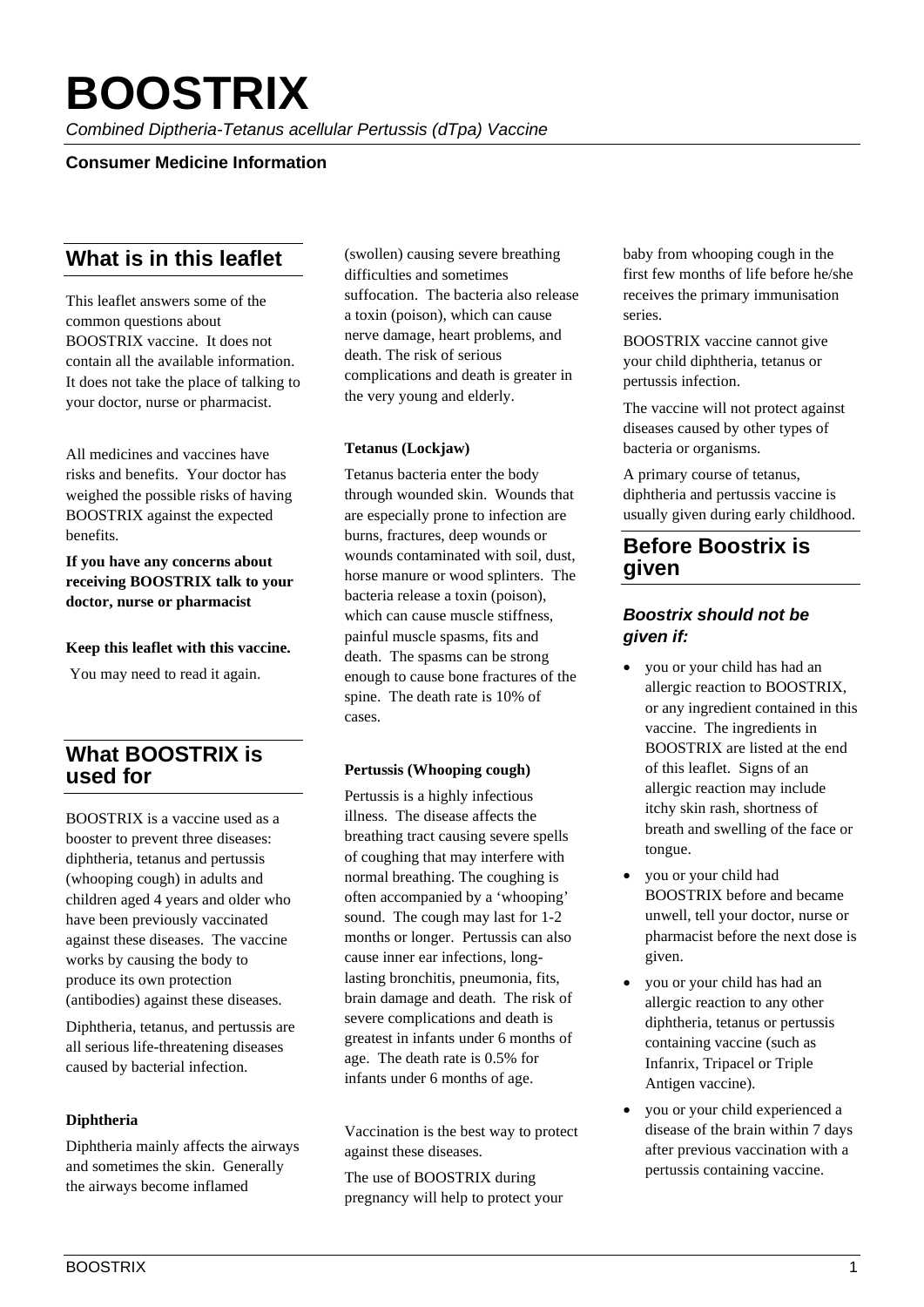- you or your child had a low blood platelet count or bled or bruised more easily following earlier immunisation against diphtheria and/or tetanus even if only for a short time.
- you or your child suffered from problems associated with your nervous system following earlier immunisation against diphtheria and/or tetanus even if only for a short time.
- you or your child has a severe infection with a high temperature. A minor infection such as a cold should not be a problem, but talk to your doctor or nurse about this before vaccination.
- your child under 11 years of age has not received a complete course of diphtheria or tetanus vaccine previously.
- your child is less than 4 years of age. The vaccine is only intended for use in children 4 years and older, adolescents and adults. The vaccine may not be as effective in infants younger than 4 years of age, because it is a low strength vaccine meant for older children and adults.
- the expiry date printed on the pack has passed.
- the packaging is torn or shows signs of tampering.

**If you are not sure whether your child should have BOOSTRIX vaccine, talk to your doctor or nurse. Do not give this vaccine to anyone else; your doctor has prescribed it specifically for your child.**

# *Tell your doctor if:*

You or your child has any medical problems such as:

> • neurological disorders, including infantile spasms, uncontrolled epilepsy or progressive encephalopathy (a disease of the brain)

- lowered immunity due to medical treatment or a medical condition
- a tendency to febrile convulsions (seizures/fits due to a fever or high body temperature)
- you or your child have a bleeding problem or bruise(s) easily
- you or your child had any problems after receiving BOOSTRIX previously
- you or your child has not previously received the full course of diphtheria and tetanus vaccination.
- you or your child experienced any problems after having a pertussiscontaining vaccine (such as Infanrix, Tripacel or Triple Antigen), especially:
	- a high temperature (over 40.0°C) within 2 days of vaccination
	- a collapse or shock-like state within 2 days of vaccination
	- crying lasting 3 hours or more within 2 days of vaccination
	- convulsions (seizures/fits) with or without a fever within 3 days of vaccination
- you or your child has received another vaccine recently, or is having any prescription or OTC (over-the-counter) medicines. In particular mention if your child is being given medicines which suppress the immune system, such as high-dose steroids
- you are, or think you may be pregnant or if you intend to become pregnant. Your doctor will discuss with you the possible risks and benefits of receiving BOOSTIX during pregnancy
- you are breast feeding. It is not known if BOOSTRIX passes into breast milk
- you or your child fainted with a previous injection. Fainting can occur following, or even before, any needle injection.

# *Taking other medicines*

Some vaccines may be affected by other vaccines or medicines. Your doctor, nurse or pharmacist will be able to tell you what to do if BOOSTRIX is to be given with another vaccine or medicine.

# **How BOOSTRIX is given**

The doctor or nurse will give BOOSTRIX as an injection.

**If you have any concerns about how this vaccine is to be given, talk to your doctor, nurse or pharmacist.**

## *How much is given*

The dose of BOOSTRIX is 0.5mL.

## *How it is given*

BOOSTRIX will be injected into the upper arm muscle.

The vaccine should never be given intravenously (into the vein).

## *When it is given*

BOOSTRIX is generally given whenever a booster dose of diphtheria and tetanus vaccine is required and where a booster for pertussis is desired.

BOOSTRIX may also be given in the case of a tetanus-prone injury where a booster for diphtheria and pertussis is also required, provided no previous dose of tetanus vaccine was given within five years previously.

# **Side effects**

**Tell your doctor or nurse as soon as possible if you or your child does not feel or look well during or after having had a dose of BOOSTRIX vaccine.**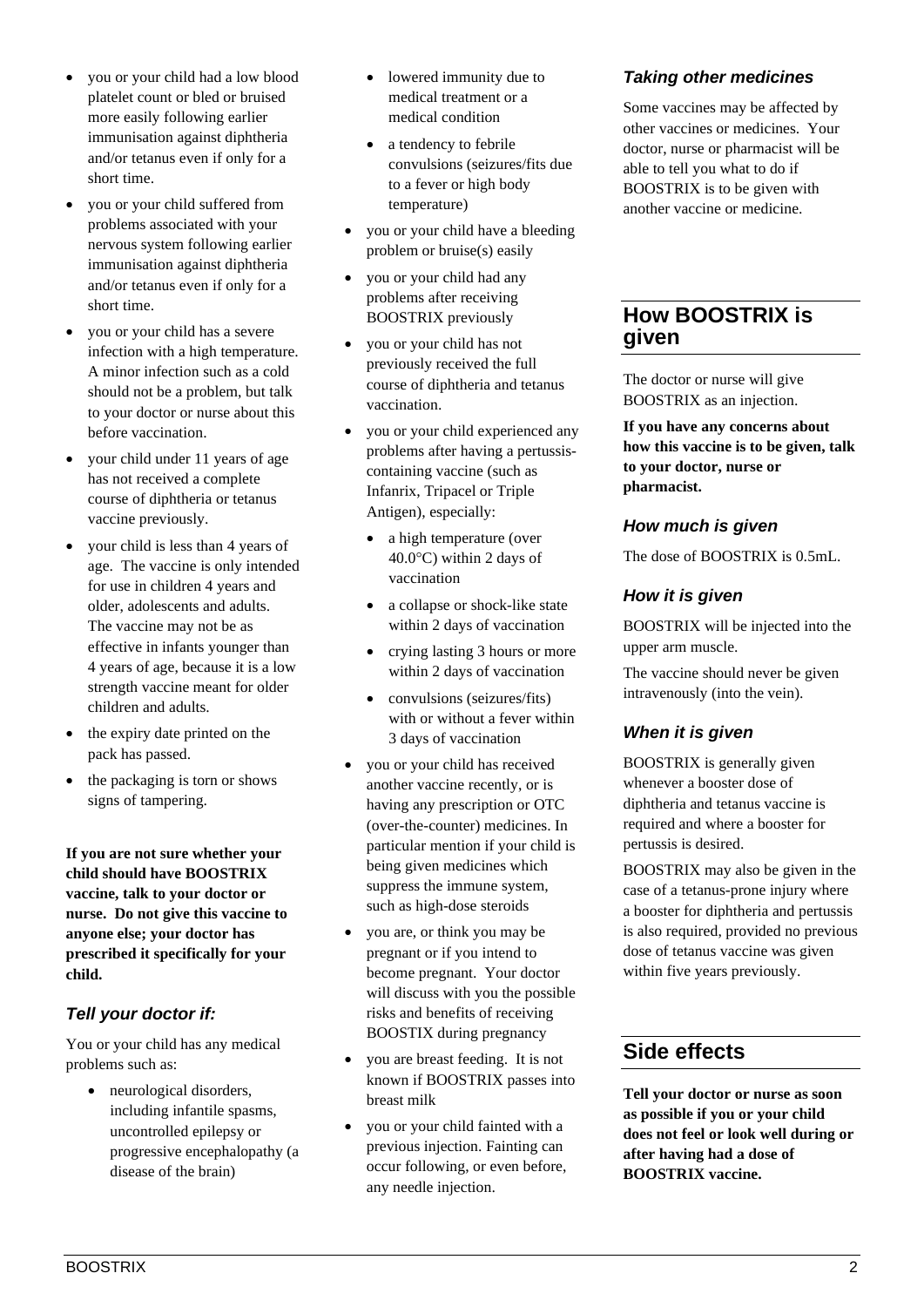BOOSTRIX helps protect most people from diphtheria, tetanus and pertussis infection, but it may have unwanted side effects. All medicines and vaccines can have side effects. Sometimes they are serious, most of the time they are not. Some side effects may need medical treatment. The chance of you or your child having a serious side effect is very much less than the chance of your child having a permanent injury from the natural infections.

#### **Ask your doctor, nurse or pharmacist to answer any questions you may have.**

Most unwanted effects with BOOSTRIX are mild and usually clear up within a few days. These effects, as with other vaccines, generally occur around the injection site. Side effects are more likely to occur with booster dosing.

As with all injectable vaccines, severe allergic reactions (e.g. anaphylactic reactions) may very rarely occur (with up to 1 in 10,000 doses of the vaccine). These can be recognized by:

- itchy rash of the hands and feet
- swelling of the eyes and face
- difficulty in breathing or swallowing
- sudden drop in blood pressure and loss of consciousness.

These reactions will usually occur before leaving the doctor's surgery. However, if you or your child gets any of these symptoms you should contact a doctor urgently.

#### **Side effects that occurred in children from 4 to 9 years of age**

Very common (these may occur with more than 1 in 10 doses of the vaccine):

- irritability
- sleepiness
- swelling, pain, redness where the injection was given
- tiredness

Common (these may occur with up to 1 in 10 doses of the vaccine):

- loss of appetite
- headache
- vomiting and diarrhoea
- fever (more than  $37.5^{\circ}$ C)

Uncommon (these may occur with up to 1 in 100 doses of the vaccine):

- upper respiratory tract infection
- disturbances in attention
- discharge with itching of the eyes and crusty eyelids (conjunctivitis)
- skin rash
- pain
- hard lump where the injection was given

#### **Side effects that occurred in adults, teenagers and children from the age of 10 years onwards**

Very common (these may occur with more than 1 in 10 doses of the vaccine):

- headache
- swelling, pain, redness where the injection was given
- tiredness
- generally feeling unwell

Common (these may occur with up to 1 in 10 doses of the vaccine):

- dizziness
- nausea
- fever (more than  $37.5^{\circ}$ C)
- hard lump and abscess at the injection site

Uncommon (these may occur with up to 1 in 100 doses of the vaccine):

- upper respiratory tract infection
- sore throat and discomfort when swallowing
- swollen glands in the neck, armpit or groin
- fainting
- cough
- diarrhoea
- vomiting
- excessive sweating
- *itching*
- skin rash
- joint stiffness
- joint pain
- muscle ache
- fever (more than  $39^{\circ}$ C)
- flu-like symptoms, such as fever, sore throat, runny nose, cough and chills
- pain

#### **The following side effects are not specific for any age group:**

Rare (these may occur with up to 1 in 1,000 doses of the vaccine):

- swelling of the face, lips, mouth, tongue or throat which may cause difficulty in swallowing or breathing
- seizures (with or without fever)
- hives
- large swelling of the injected limb
- unusual weakness

Other side effects not listed above, can also occur during or soon after a dose of BOOSTRIX.

#### **Check with your doctor or nurse if you or your child has any other effects.**

Do not be alarmed by this list of possible side effects. You or your child may not experience any of them.

# **Storage**

BOOSTRIX vaccine is usually stored at the doctor's clinic or surgery, or at the pharmacy. But if you need to store BOOSTRIX always:

• Keep BOOSTRIX in the refrigerator, stored between +2°C and  $+8^{\circ}$ C.

**THE PACK SHOULD NEVER BE FROZEN. FREEZING DESTROYS THE VACCINE.**